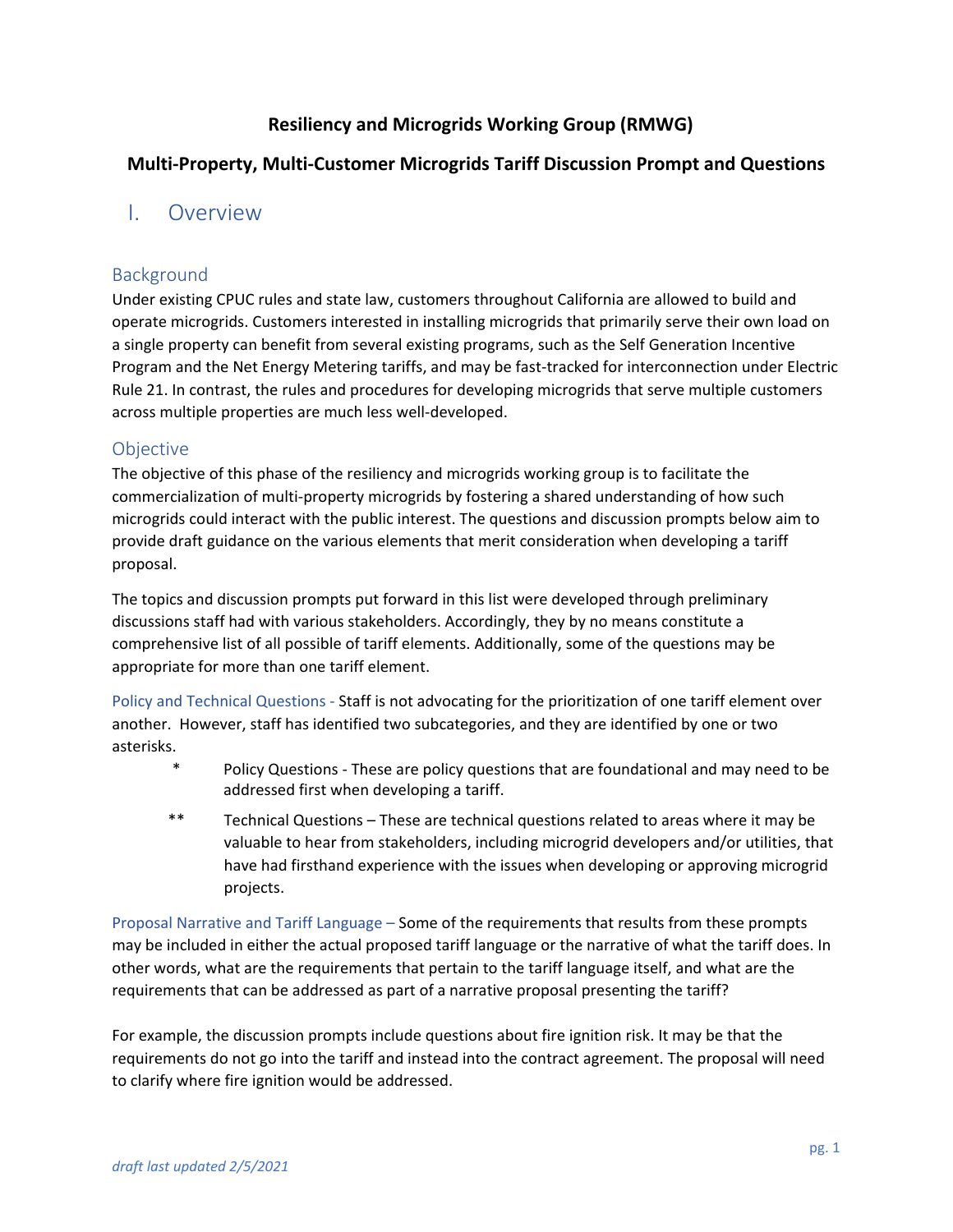# Proposed Guiding Principles

These are proposed guiding principles to clarify the scope of what a tariff proposal would be expected to address and what it would not. Alternatively, if a tariff proposal violates the guiding principles, it would need to explain why.

- The tariff/rate schedule must ensure that utility ratepayers have consumer protection controls.
- The principle must be consistent with existing statutes such as the Public Utilities Code 218.
- If a microgrid is not a cost-effective method of service for the microgrid participants, all assets and distribution upgrades necessary for microgrid operations should be paid for by the thirdparty owner or the microgrid participants.
- If microgrids are a commercial offering, microgrid participants are free to choose their services. Non-participating ratepayers need to be protected from unnecessary costs.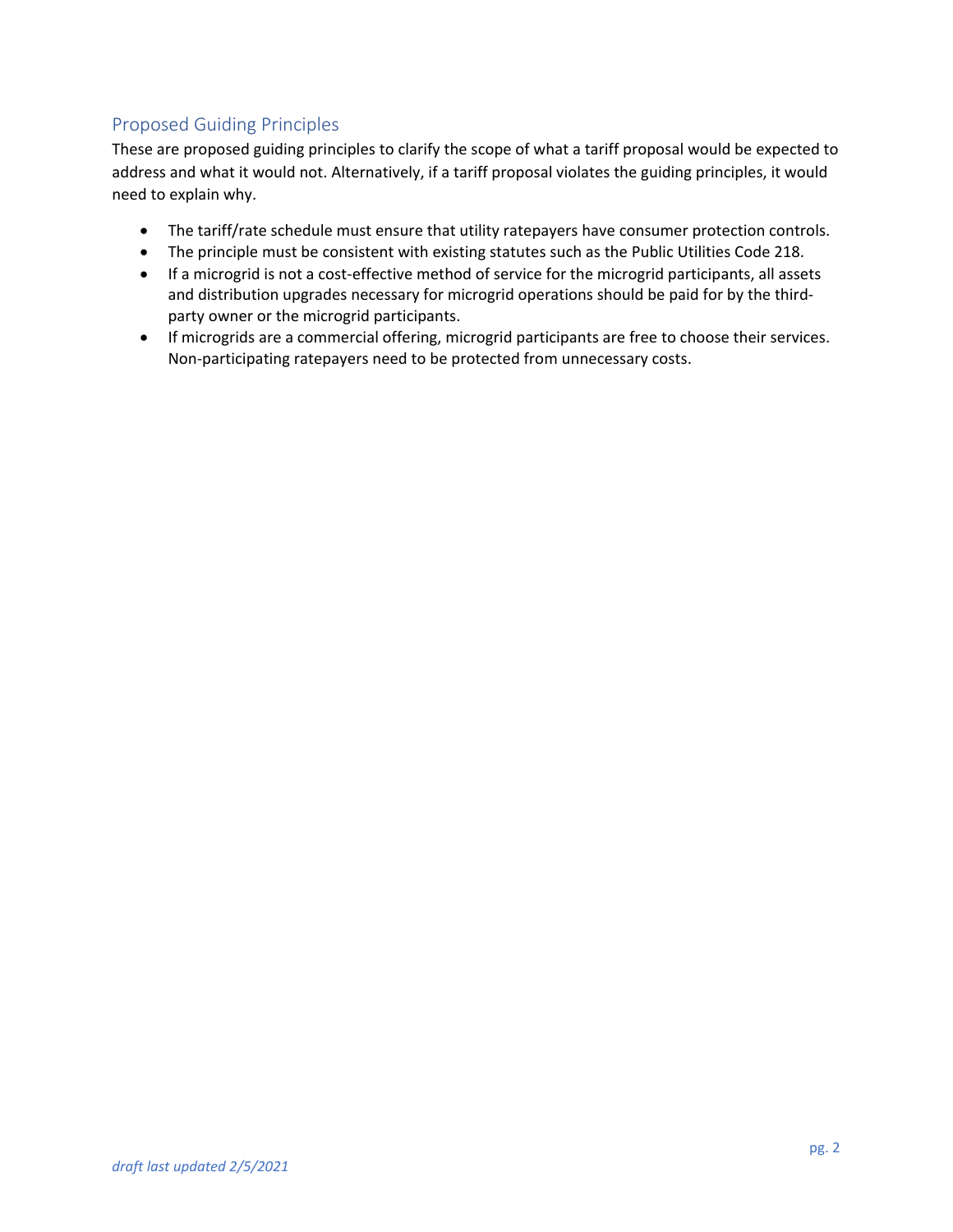# II. Tariff Elements

For the purposes of this RMWG discussion, the categories of tariff elements have been grouped as project characteristics, operational security and safety, rules and regulations, application and study process, consumer protection, finances and compensation, and change management.

#### Project Characteristics

- What purpose or function does the microgrid serve for the customers within the microgrid?
- What needs will the microgrid serve for non-participants in the microgrid?
- Where are these resources located?
- What technologies are involved? Are all resources eligible? Is it limited to renewable or emissionsfree resources? What requirements, if any, should be defined to ensure consistency with state greenhouse gas and criteria air pollution reduction goals? \*
- What types of controls are in place to prevent backflow during islanding? What types of controls are in place to govern dispatch during blue sky conditions? \*\*
- How should the level of reliability delivered by multi-customer microgrids be established and governed? \*\*

## Operational Security & Safety

- How is fire ignition risk and back-feeding mitigated? What telemetry is being shared with the utility and through what protocols? *Context:* Proposals should address the cybersecurity and operational safety dimensions of microgrids. Proposals should also address system protection and advanced testing challenges related to multi-customer microgrids.
- What are the functional and physical requirements and labeling to ensuring safe connection and disconnection of microgrids? \*\* *Context*: To ensure the safety of the field personnel and the public.
- How will microgrids operating in islanding-mode guarantee that they do not back-feed the utility systems? \*\*

*Context*: For microgrid operation pursuant to Rule 18/19, the primary safety concern is the possibility of back-feed from one customer premise to another and then back onto the distribution system. The utility would need to ensure that the islanding scheme which initiates the feed from one facility to the other includes the appropriate interlocking/isolation of sectionalizing devices to ensure that during intended island operation, there is no possibility of back-feed into the utility system from any of the adjacent premises included in the microgrid.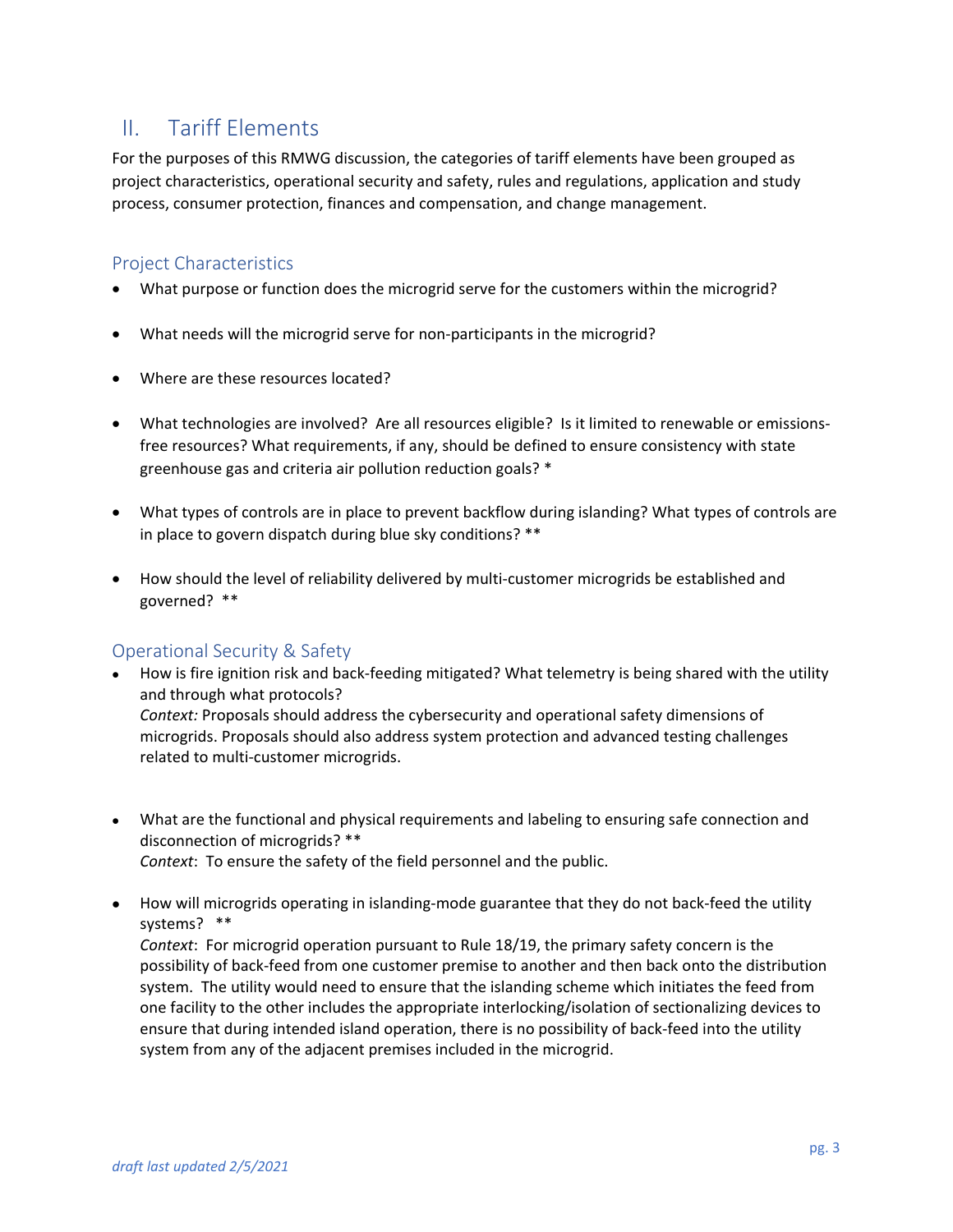• How will energization of behind-the-meter overhead infrastructure within a multi-property, multi= customer microgrid be prevented during adverse weather conditions that pose an unacceptable risk of igniting fires (contact with other conductors, contact with wind-blown debris) or other issues (such as compromised safety and damages from falling conductor/poles)? \* *Context*: Energization of behind-the-meter overhead infrastructure that is part of a multi property microgrid must not recreate the risk that the de-energization of the utility grid was intended to mitigate, whether due to adverse weather conditions, contact with objects/debris, or other issues.

#### Ownership and Operations

- Who owns what assets (e.g., generation/storage, controllers, distribution assets)? *Context:* Proposals should consider equipment ownership and whether the equipment owner maintains operational control over that equipment.
- Who operates each asset during normal grid conditions? Who operates each asset during islanded mode? Who decides when to switch to islanded mode? *Context*: Proposals should clearly define the roles and responsibilities of counterparties.
- How will the utility control center know that the third-party microgrid is in operation and safely isolated from the larger utility grid? \*\* *Context*: The utility needs to be certain that following de-energization of distribution facilities for planned or unplanned outages, the de-energized facilities can be safely maintained/repaired without risk of unexpected re-energization.
- Will the microgrids be allowed to attempt reconnection to the grid via seamless self-synchronization technology, or will the microgrid be required to de-energize prior to reconnection (in which case the utility system is the synchronizing source)? \*\* *Context*: The utility will need to approve the installation and its protective settings, and a procedure developed between the utility's control center and the third-party operating the microgrid (including the sharing of telemetry and real-time operating states) to ensure reconnection is successful and does not damage equipment.
- How will the microgrids maintain their operational readiness? \*\* *Context*: Operational readiness for the microgrids will require testing in coordination with the utility. Readiness and testing will help to ensure the microgrid works as intended and does not pose a public safety risk.
- What obligations do the microgrid operators have over time? Describe the respective maintenance and inspection roles and responsibilities for the equipment at the interfaces to the distribution system. \*

*Context*: Ownership and maintenance go together. For example, if the IOU does not own or maintain the cable between adjacent facilities, the IOU would need to inspect and review the disconnect/anti-parallel devices at both premises' respective interfaces with the distribution system. This would trigger a review of the control system owned and used by the adjacent premises to ensure the disconnect/anti-parallel device interface is designed to prevent back-feed to the utility system. The control system review would likely include some level of inspection of behind the meter customer facilities.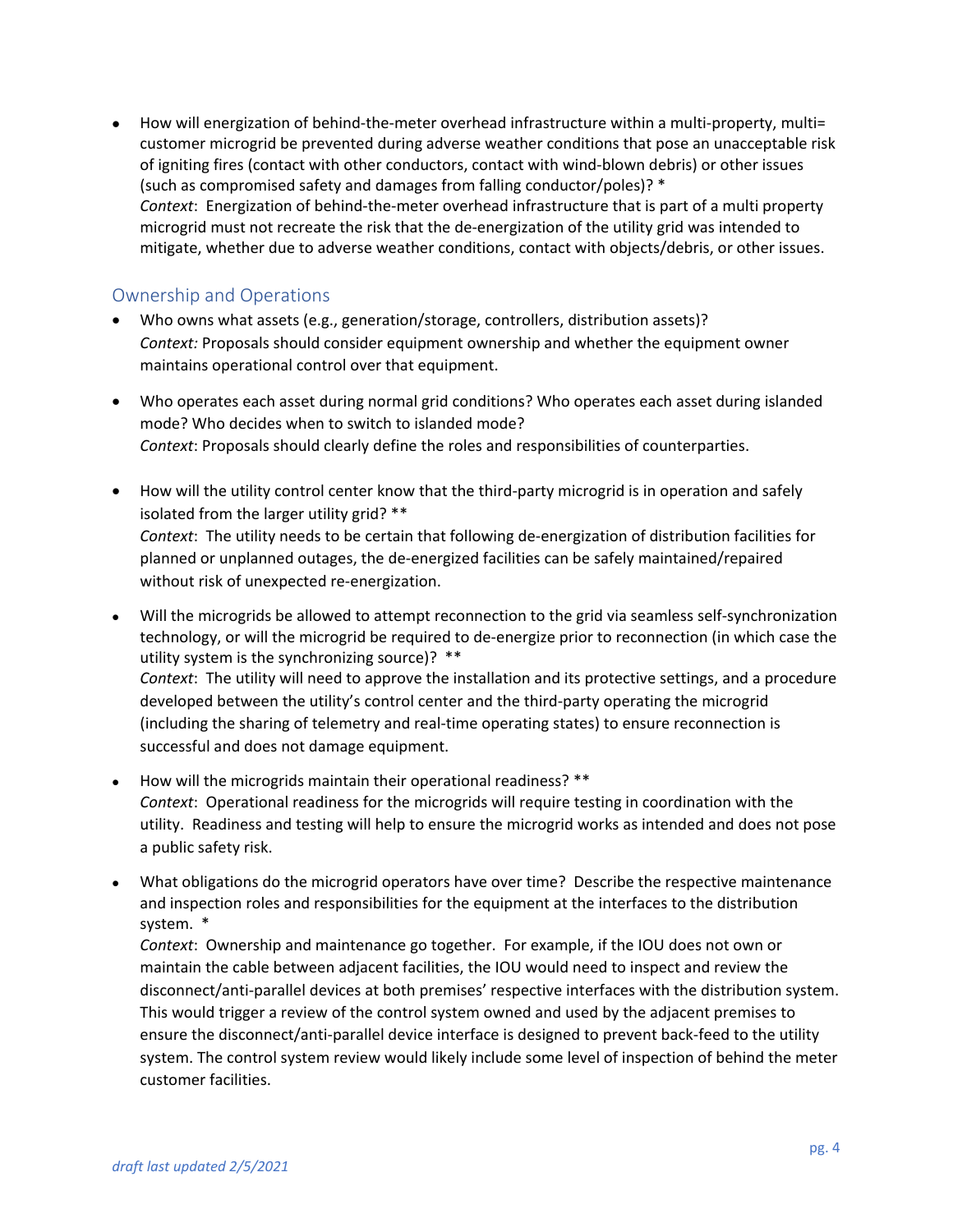• Who would own and maintain the facilities between premises involved in the microgrid? What happens if the microgrid provider goes out of business? What role, if any, would the utility play? *Context*: Ensuring the long-term service and safety of the electrical system is of paramount importance.

## Rules and Regulations

- How does the proposed tariff clearly distinguish between the equipment that the utility owns and controls and the equipment the project resources owns and controls?
- How does the proposed tariff impact and integrate with existing approved rules, regulations and processes including impacts to other regulatory jurisdiction(s)? *Context:* Proposals should address to what extent they rely on existing rules and regulations or require amendments or new regulations to support the proposal.
- What rules and standards should apply to microgrids that can be identified or incorporated by reference? *Context*: Microgrids should be subject to local building codes and all applicable national electric standards.
- How will the command and control of the microgrid be managed during islanded mode?
- Describe how safe and reliable energy distribution in compliance with Public Utilities Code 218 is coordinated to ensure a clear hierarchy of control authority for the electric distribution system operator.
- What obligations, if any, does the Commission have to regulate agreements by which one premises provides retail electric service to an adjacent premise? \* *Context*: The Commission regulates all retail electric service via tariffs and rules that govern the services provided by the utility to its customers. To the extent one premise provides similar services to an adjacent premise, the same regulations should be imposed to ensure safe and equitable service.

## Application and Study Process

- To streamline the approval process, should there be standards, specifications, or guiding principles that would set minimum design criteria, thresholds or best practices related to the planning, design, and engineering for the microgrid development process?
	- Should the microgrids be subject to thresholds for voltage, electrical capacity, and distance between electrical facilities? \*\*
	- **If establishing specific thresholds is difficult, is it possible to develop guiding principles based** on current microgrid projects?

*Context*: The design of a multi-customer, multi-property microgrid is situation-specific; generalized thresholds may be difficult, if not impossible, to develop. That said, if an microgrid is intended to support low voltage auxiliary systems with relatively small loads at an adjacent premise, and the electrical facilities are physically close, then a low voltage cable makes sense and would likely be cost effective. If the operation involves electrical facilities with higher loads that are geographically more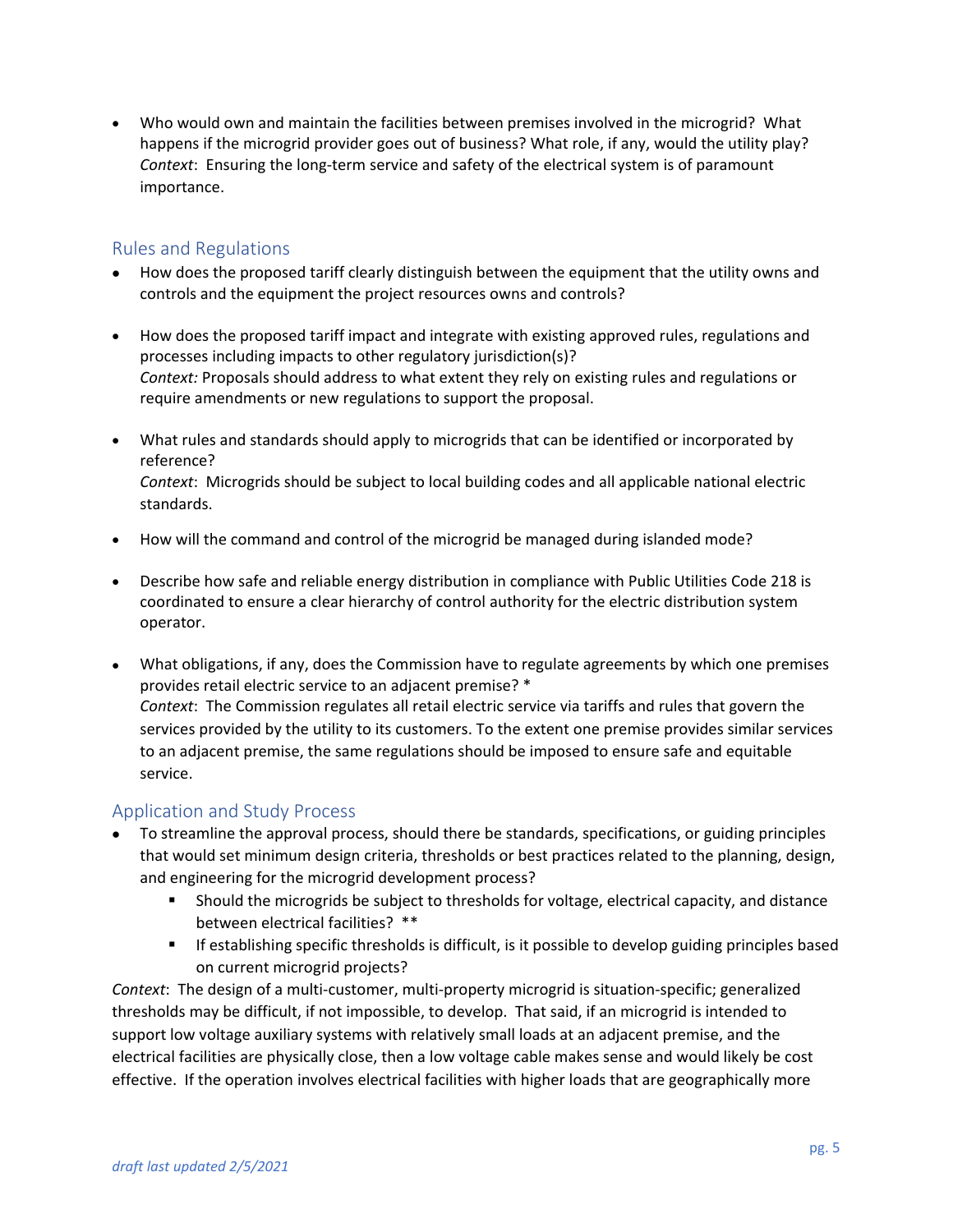distant, then a medium voltage connection with a step-down transformer may be necessary to feed the auxiliary systems in emergencies.

As with the voltage of the microgrid, the distance, size, and phase (i.e., single- or three-phase) of any required cabling depends on the situation. It may not be possible to adopt general criteria that specifies allowed voltages, phase, cable size and cabling distances. There are many different factors that are highly dependent on the application. These factors include:

- Criticality of the facility (facility purpose and use to the public at large);
- **Power consumption needs for "critical only" load (which would need to be clearly defined);**
- **Consideration of the distance between facilities;**
- **Cost affordability and responsibility relative to enhanced utility service (Rule 2- special** facilities); and
- Reliability of customer facilities (age and reliability of equipment feeding the critical facility) and capability of the operator to always balance demand and supply reliably within the microgrid.
- How should the microgrid customer's interconnection application and study process be structured? \*
	- **Should there be a non-binding pre-application process?**
	- Similar to an interconnection application, should there be a fee for the formal application and study process, with any unused money refunded?
	- How much time should be allowed for the utility to process applications, perform the necessary studies?
	- **If the applicant elects to move forward, how much time should be allowed for negotiation of** the Microgrid Operating Agreement?
- What changes to the assumptions used in the interconnection study process would trigger a restudy?
	- Material changes in forecast loads and/or projected resource additions/retirements, and/or unanticipated changes in grid topology, may be triggers for a restudy of a multi-customer microgrid. For multi-customer microgrids, the primary safety concern is the possibility of unexpected back-feed from any customer premise onto the distribution facilities. The IOU's microgrid islanding study will need to account for all reasonably probable combinations of injections onto, and withdrawals from, the distribution system comprising the multicustomer microgrid. If the microgrid utilizes the distribution system in islanded mode, the protection scheme must be evaluated for safe operation in both grid connected and islanded mode.
	- **Should the applicant be responsible for the costs of the restudy?**
	- Would the costs of any resulting utility upgrades, paid by the applicant under Rule 2, be subject to reimbursement from applicable incentive funds? (For example, incentive funds from the Microgrid Incentive Program. However, please note that the tariff development is independent from, but may help support, the Microgrid Incentive Program).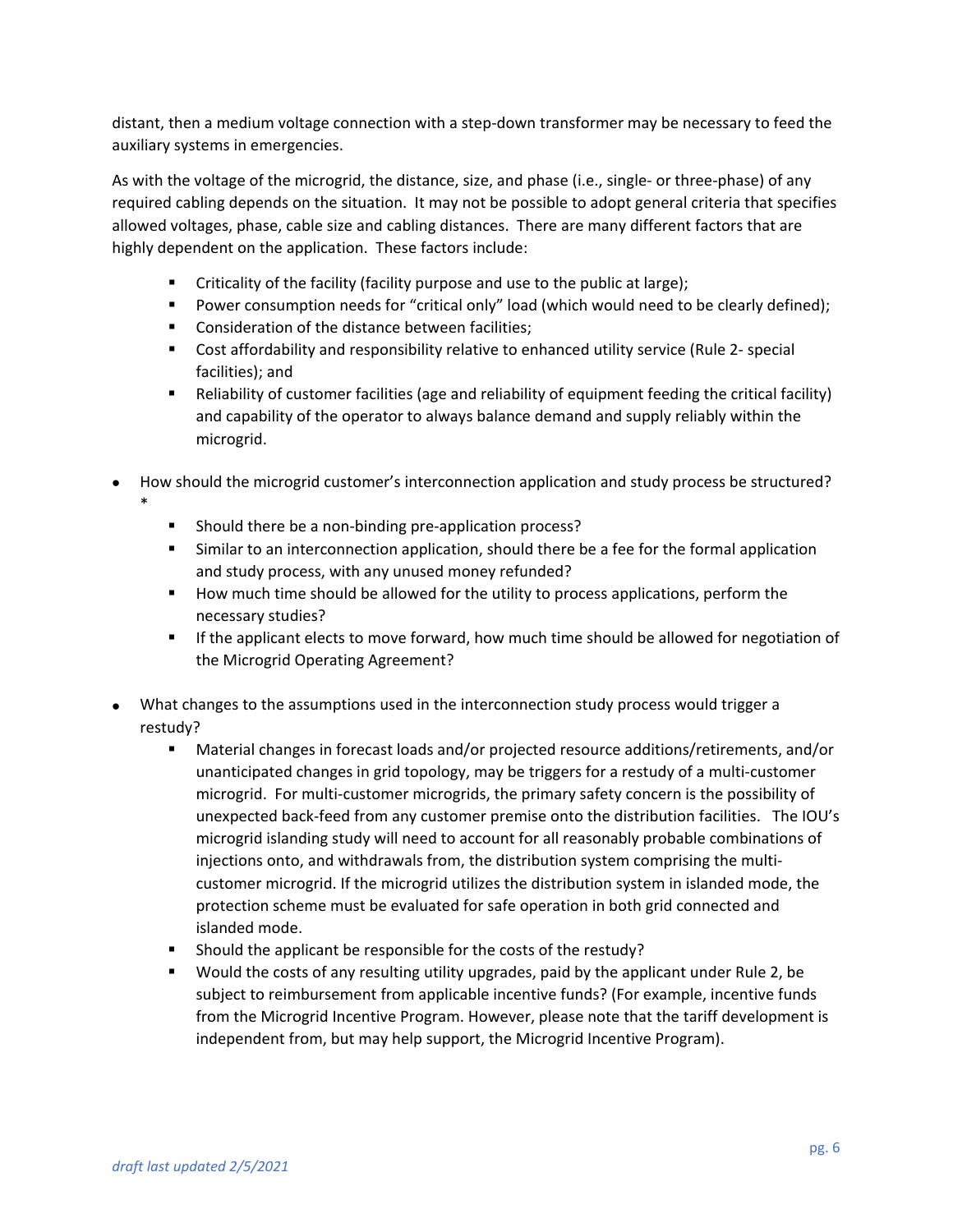- What qualifying criteria related to experience, licenses, or certifications, if any, would be reasonable for parties seeking to develop multi-customer microgrids such as engineering, financial or other credentials.
- What are the obligations for a microgrid developer and operator? Who will own, maintain, and operate the sectionalizing devices? How can the tariff ensure worker, pubic, and system safety under that proposal?
- Is there consideration for the minimum qualifying experience or requirements for entities wishing to create multi-customer microgrids to ensure appropriate qualifications and experience and financial viability? At what point should the obligations be imposed? *Context*: These requirements may include engineering, financial and customer choice (i.e., the ability to opt-in or opt-out of the multi-customer microgrid).
- Who is responsible for determining the electrical boundaries and the customers included within the electrical boundary of the microgrid to be evaluated during the microgrid islanding study? How will the boundaries of a multi-customer microgrid be determined? \* *Context:* For example, in the Community Microgrid Engagement Tariff, the boundaries of a multicustomer microgrid need to be determined in consultation with the utility. The boundaries cannot be determined without first identifying the location of the customers to be served by the microgrid. The multi-customer microgrid pre-application, application and study process will assist in defining sensible boundaries for multi-customer microgrids.
- What is the role and responsibility of the utility during the development of multi-customer microgrid projects? Describe the interaction between the utility and the microgrid developer and the process flow related to early project development as it progresses towards the interconnection application and associated studies. \*
- What roles and responsibilities would the utility assume? Would the utility own, maintain, and operate the sectionalizing devices necessary to disconnect/reconnect the microgrid from/to the remainder of the distribution system? Will the utility have operational control of enough generating resources within multi-customer microgrids to ensure power flows, voltages, and frequency on utility infrastructure inside the microgrid and that it remains within acceptable limits?

#### Consumer Protection

- How will a microgrid customer be assured of a reasonable level of reliability during islanded conditions?
- If peer-to-peer transactions are part of the intended microgrid operation under the tariff, how can customers be assured that that energy charges set by other customers within the microgrid, are just and reasonable? \*
- Can customers within the proposed microgrid boundary opt out by declining to participate in the microgrid services? \*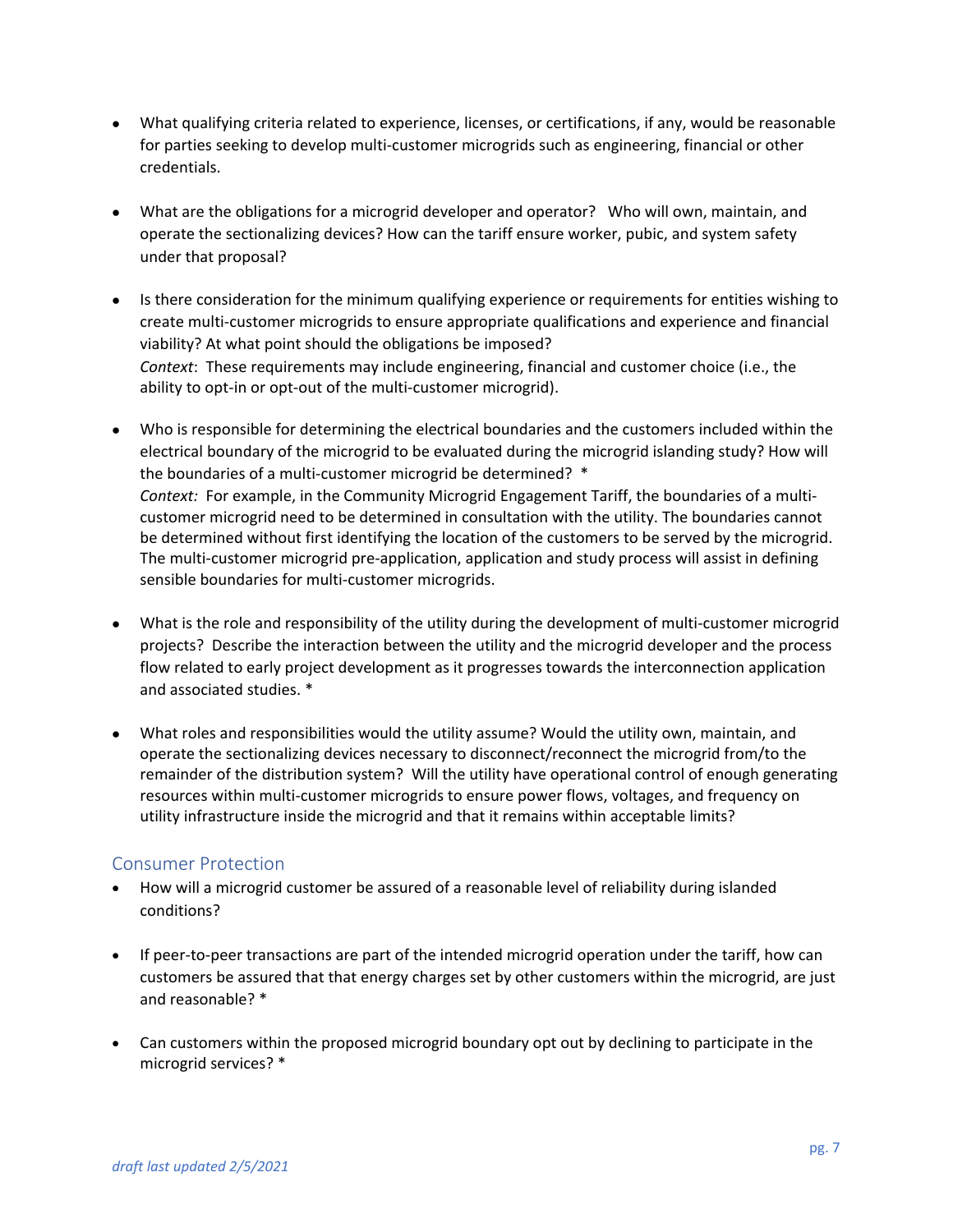- If microgrid participants are paying a third-party for microgrid services, what information, notifications, and controls will be in place to ensure participants are not paying excessive costs for the microgrid services? \*
- How will a reasonable level of reliability for the microgrids be enforced? \*\* *Context*: Expanding the opportunities for electric service means the safety and reliability of a greater number of customers would be dependent on their adjacent customers, not on the utility.

## Finances and Compensation

- What evaluation process should be developed to ensure that the multi-customer microgrid would provide a cost-effective method of service for the microgrid participants compared to alternatives?
- What mechanism will be in place to ensure that costs do not shift from participating to nonparticipating customers?
- How are the financial transactions between a microgrid and microgrid participant structured?
- Are there subscription fees or up-front power purchase agreement payments that would obligate the microgrid owner/developer that include maintenance and service guarantees? *Context:* SB 1339 explicitly prohibits the shifting of costs. The Commission has the statutory obligation to ensure all jurisdictional retail electric sales are just and reasonable.
- Should there be an economic feasibility assessment to validate viability of the proposed microgrid performed prior to determining the necessity for electric distribution system upgrades?
- The tariff proposals should consider the energy/services settlement.
	- Describe how energy is settled and define the ancillary services, if any, that are provided by the generator.
	- Is energy and ancillary services settled at a fair market price? How is this price established? For example, PG&E's CMET relies on the existing CAISO settlement processes to establish fair market prices for the energy and ancillary services of the interconnected generator.
- Are utility ratepayers providing compensation? If so, how is it calculated?

## Change Management

- How does the proposed tariff contemplate how to integrate additional generation and manage for load growth during the operational term?
- Are all microgrid project resources owned by the same entity or are multiple generation owners contemplated? *Context*: For example, PG&E's approach is to define threshold for Material Modifications of the

electrical conditions which would require a re-study of the microgrid. Multiple generation owners are allowed on a microgrid.

• What obligations exist for the sponsors of multi-customer microgrids over time?